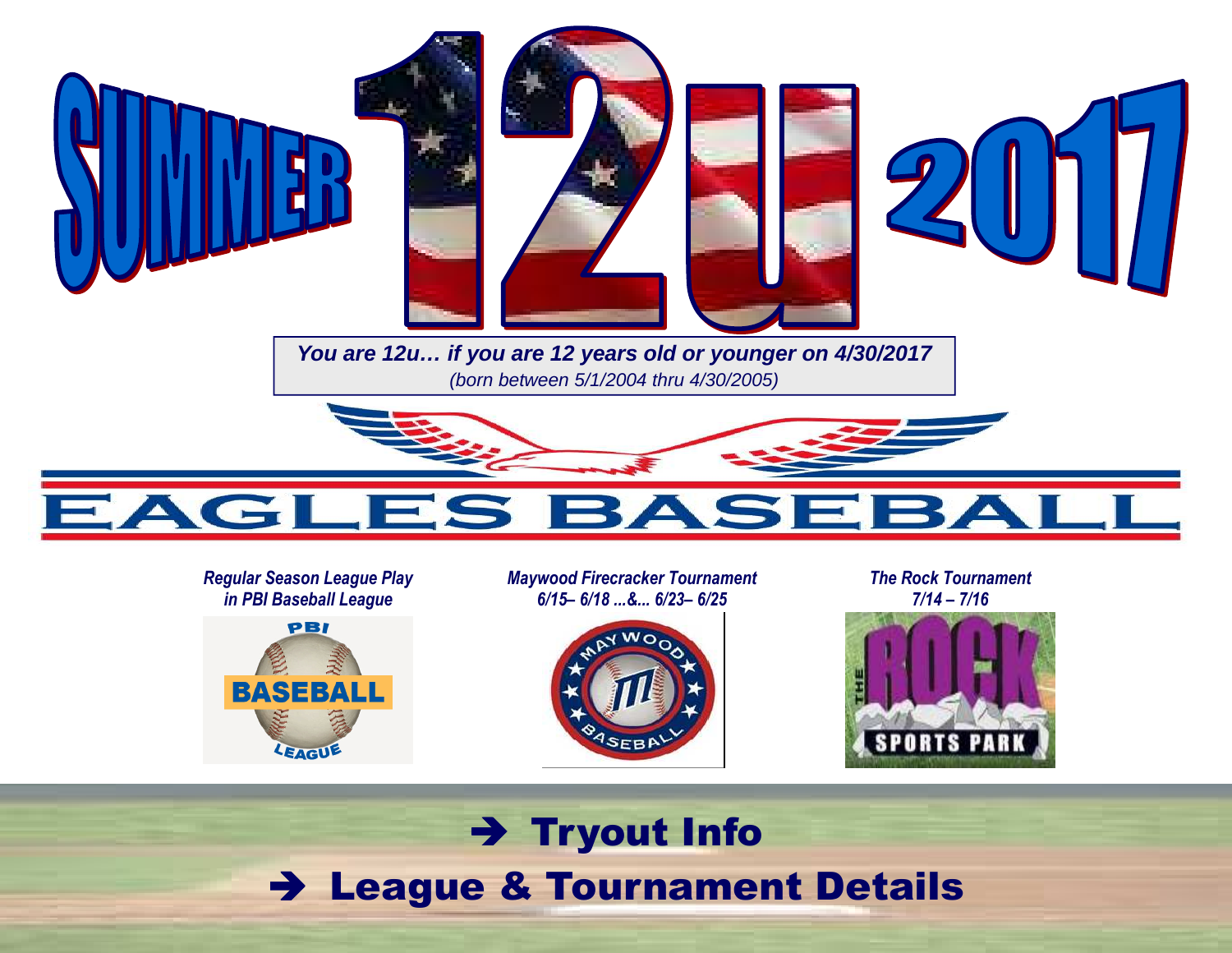

*Eagles Baseball… Summer 2017*

What's Included...



# REGULAR SEASON LEAGUE PLAY + 2 WEEKEND TOURNAMENTS

### **LEAGUE DETAILS**

- 12u plays on 50/70 field: modified HS ru
- → 12u plays on 50/70 field; modified HS rules<br>→ League games are played in the PBI Leagu  $\rightarrow$  League games are played in the PBI League<br> $\rightarrow$  12 League Games in the season (apx 2x per we
- 12 League Games in the season (apx 2x per week)<br> **••** Regular season followed by Playoff bracket
- Regular season followed by Playoff bracket<br>
Same Weeks...6/12. 6/19. 6/26. 7/3. 7/10. 7/17
- Game Weeks...6/12, 6/19, 6/26, 7/3, 7/10, 7/17, 7/24<br> **•••** 2 Games per week– Plaved on Weekdav Evenings
- → 2 Games per week– Played on Weekday Evenings<br>→ Weekday game times are typically 6:00PM or later
- → Weekday game times are typically 6:00PM or later<br>→ Games in Bergen/Passaic/Morris/Rockland area
- 
- → Games in Bergen/Passaic/Morris/Rockland area<br>
→ Weekday evening workouts around game schedule

## **PRACTICE DETAILS**

*Pre-Season Practice Dates*

Friday 6/02/17… 6:00PM– 7:30PM … at PBI Monday 6/05/17… 6:00PM– 7:30PM … at PBI Friday 6/09/17… 6:00PM– 7:30PM … at PBI

#### **In-Season Weekly Workouts**

Skill workouts will be held on weekday evenings thru the season Workouts will be scheduled around our game schedule

 For example; if Games on M / W … Workouts will be Tu / Th Plan on being at games / practice Mon. thru Thu. (F. is backup day)

## **UNIFORMS**

Uniform includes> Jersey, Pants, Hat

Players new to the Eagles will need a full uniform. Full uniform fee is \$100.00

Additional uniform pieces available for Returning Players as well a New Players



## **TOURNAMENT DETAILS**

#### **MAYWOOD <sup>F</sup>IRECRACKER <sup>T</sup>OURNAMENT "9TH ANNUAL <sup>F</sup>IRECRACKER <sup>T</sup>OURNAMENT"**

 Dates… Thursday 6/15/17 -thru- Sunday 6/18/17 *(pool games)*  Friday 6/23/17 -thru- Sunday 6/25/17 *(playoff games)* Location… Maywood, NJ and surrounding areaWeb… *www.leaguelineup.com/thefirecrackertournament*

### **P** THE ROCK SPORTS PARK "**MID-SUMMER <sup>C</sup>LASSIC"**

 Dates… Friday 7/14/17 -thru- Sunday 7/16/17 Location… 24 Old Black Meadow Rd. Chester, NY 10918 Web… *www.therocksportspark.com*

#### *Notes Regarding Tournaments...*

- Attendance to preset tournaments is mandatory for all players.<br>A Travelledginalmeal arrangements and accepted agate are
- $\rightarrow$  Travel/lodging/meal arrangements and associated costs are the responsibility of individual players, not PBI. the responsibility of individual players, not PBI.
- $\rightarrow$  Two preset local tournaments are factored into the total fee.<br>Additional tournaments that the team may earne to ottend a
- Additional tournaments that the team may agree to attend are<br>priced at \$199.00 to \$299.00 per player—per tournament. priced at \$199.00 to \$299.00 per player—per tournament.



PRIVATE TRYOUTS Available 7 days a weekCall 201-760-8720 ext. 100 ...or… email greg@baseballclinics.com  **12u Summer Eagles Team… \$1,098.<sup>00</sup>**  *(Uniform fees are additional… \$100.00 for full uniform)*